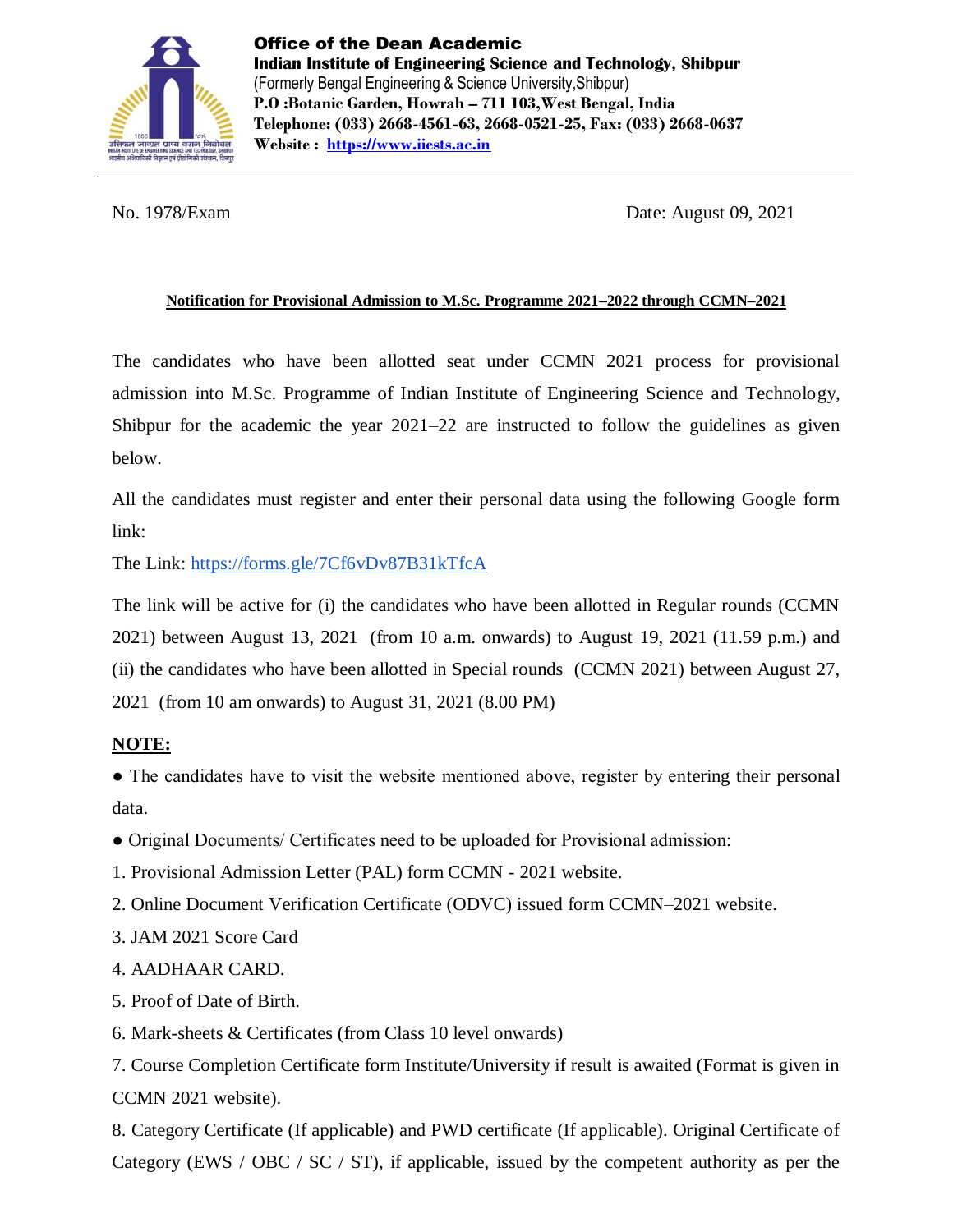prescribed format given (EWS/OBC category certificate must be issued on or after 01.04.2021) in CCMN 2021 website. Original Certificate for Persons with Disabilities (PWD) issued by Medical Board notified under PWD Act (format given in CCMN portal)

9. Migration Certificate (in original must be submitted to Office of the Dean(Academic) within September 30, 2021).

10. Blood Group Certificate

11. Self declaration for any discrepancy found (Format Downloadable).

**● Once situation will improve (Govt. allows opening Institute and transports are available), students will be allowed in the campus and final physical document verification will be carried out and admission will be confirmed.** 

• Note for EWS/OBC (NCL) candidates:

Those candidates who are not able to obtain the EWS/OBC (NCL) certificate dated on or after 01.04.2021 due to prevailing COVID-19 pandemic, they should upload the certificate obtained on or after 01.04.2020 and they should upload the affidavit in Rs.50 stamp paper as per the format available in CCMN 2021 website under certificates. Last date of submission of OBC (NCL)/EWS certificate issued on or after April 1, 2021 is 30.09.2021

## ● **Classes will start tentatively from September 02, 2021. Mode of classes will be Online.**

#### **Information for Hostel Accommodation:**

The institute has limited accommodation in Hostels. Students admitted in M.Sc. programme may apply for hostel accommodation when they will be allowed to come to the Institute.

This is issued with the approval of the Dean (Academic).

 Sd/- Dr.Nirmalya Kumar Bhattacharyya Deputy Registrar (Academic)